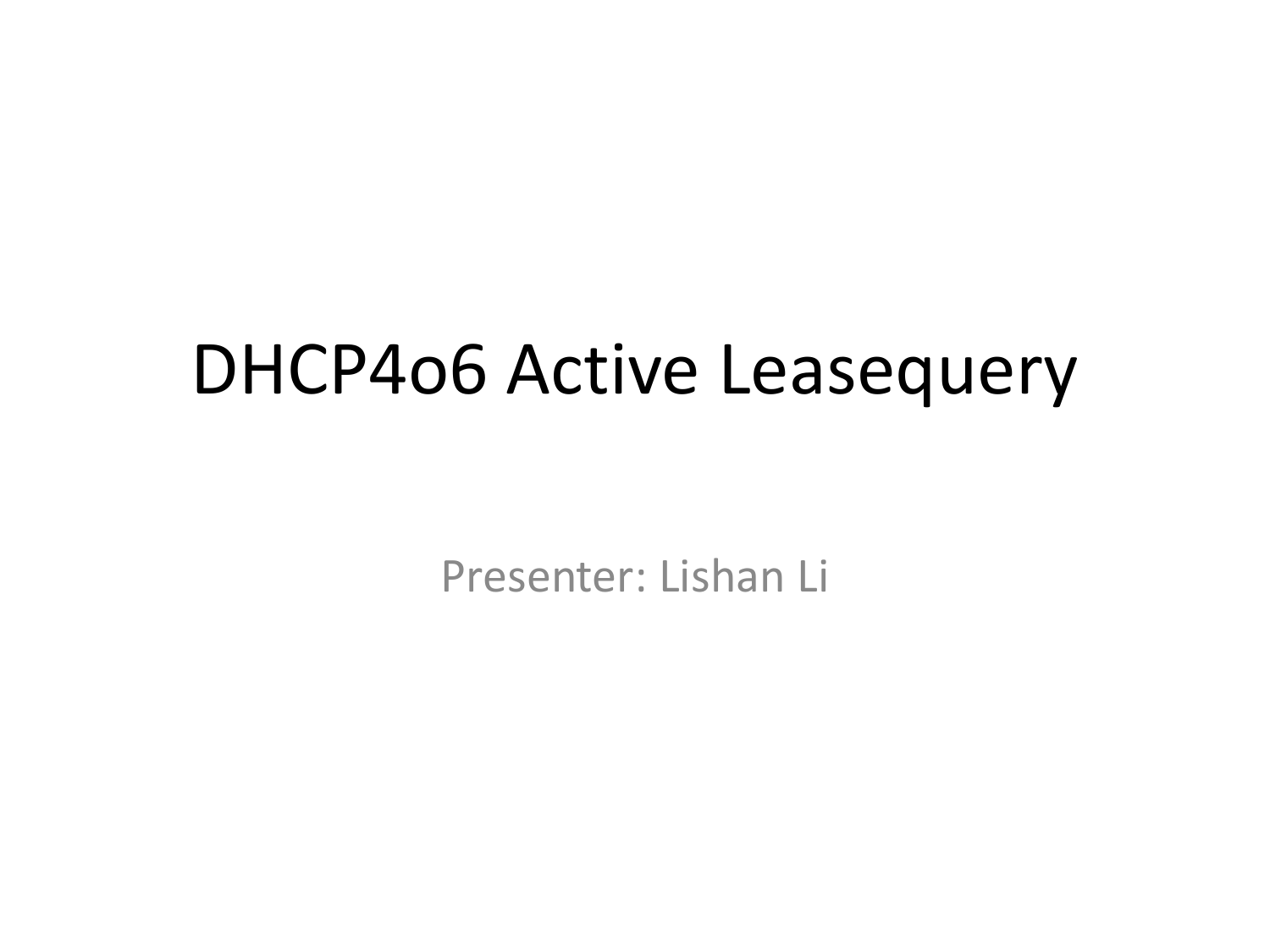### Motivation

- DHCPv4 over DHCPv6[RFC7341] provides a mechanism for obtaining IPv4 configuration dynamically in IPv6 networks.
- DHCP 4o6 lease (Carried in DHCP 4o6 packets)
	- DHCPv4 lease
		- Including IPv4 address and other DHCPv4 options
	- Related DHCPv6 options
		- May be provided by client
		- May not include DUID
- Requirement: Provide active leasequery for DHCP 406
	- Example Use Case: Lightweight 4 over 6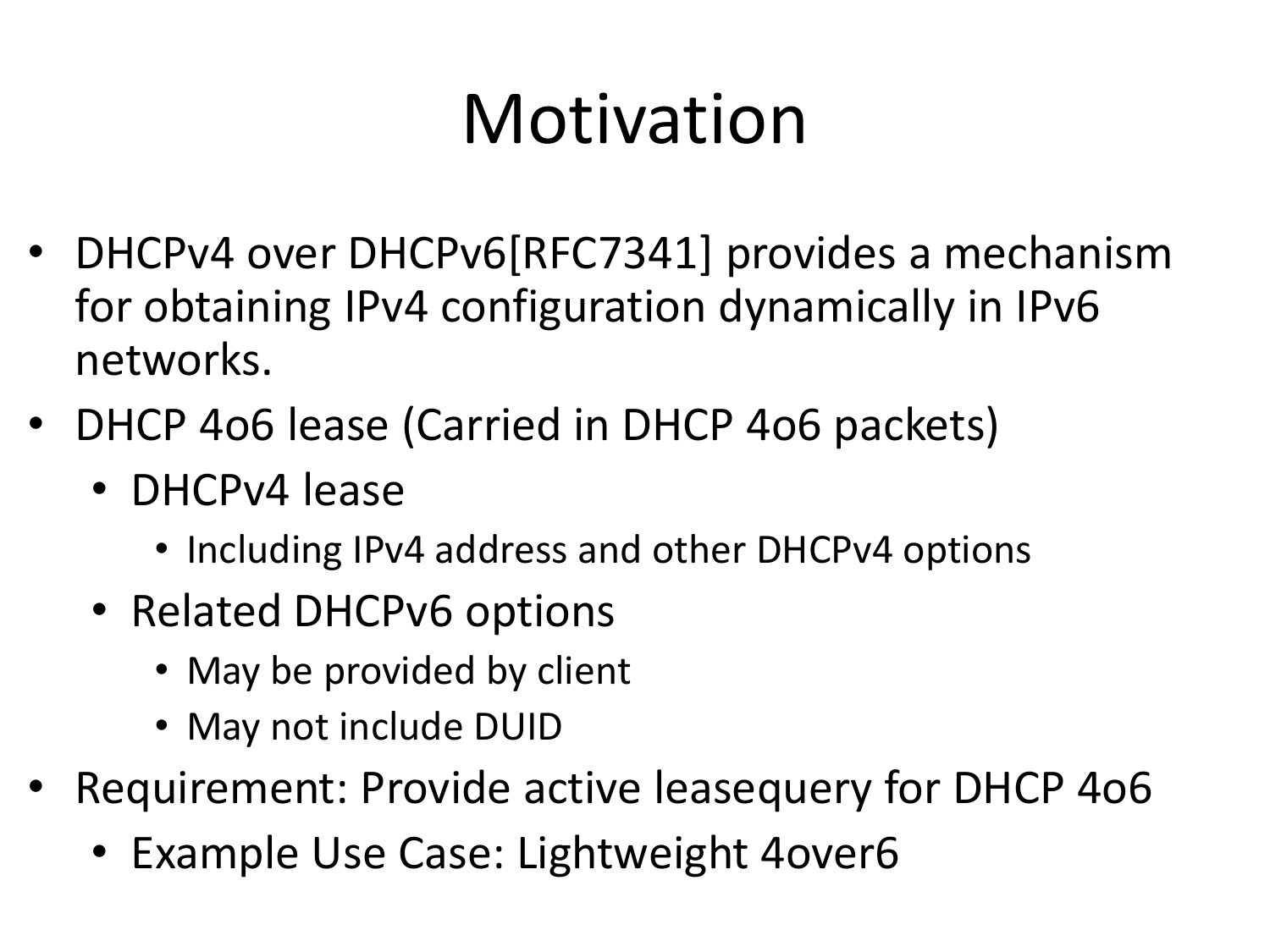### Use Case

- Lightweight 4over6 (with dynamic provisioning):
	- DHCP 4o6 server maintains binding information for each client: (IPv6 tunnel source address, IPv4 address, PSID)
		- IPv6 tunnel source address: In DHCPv6 message, an option provided by client
		- IPv4 address & PSID: In DHCPv4 message, allocated by server
	- LwAFTR works as requestor to get clients' real-time binding information from DHCP 4o6 server.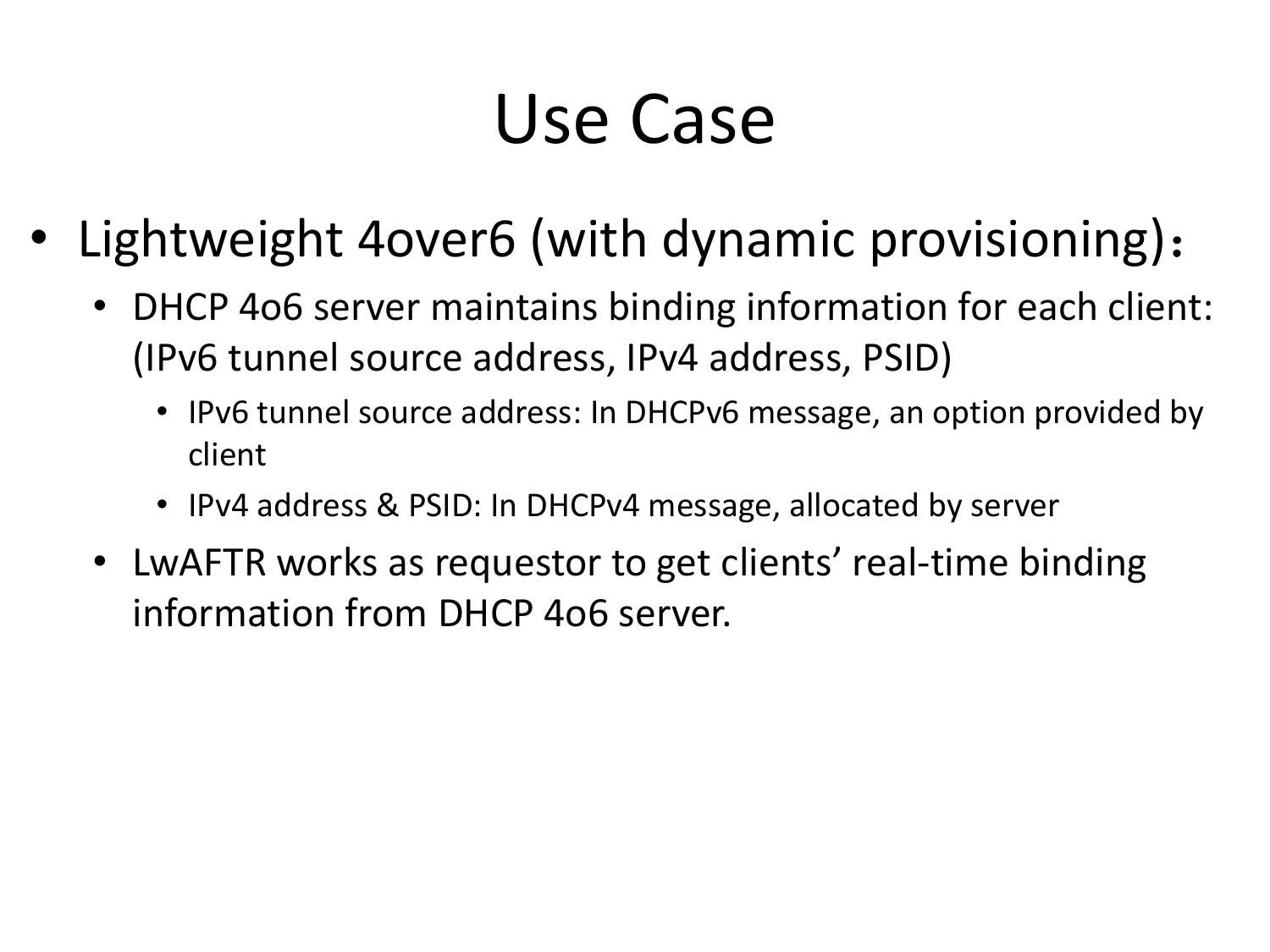### Motivation

- Current mechanisms not enough
	- DHCPv4/DHCPv6 Active Leasequery
		- Allow client to get real-time DHCP address binding information via TCP
	- Only run DHCPv4 Active Leasequery: Cannot provide DHCPv6 options.
	- Run DHCPv4/DHCPv6 Active Leasequery separately: DHCPv4/DHCPv6 information can not be associated together. (No identifiers in DHCPv6 options)
- This document provides a mechanism to getting realtime DHCP 4o6 lease information.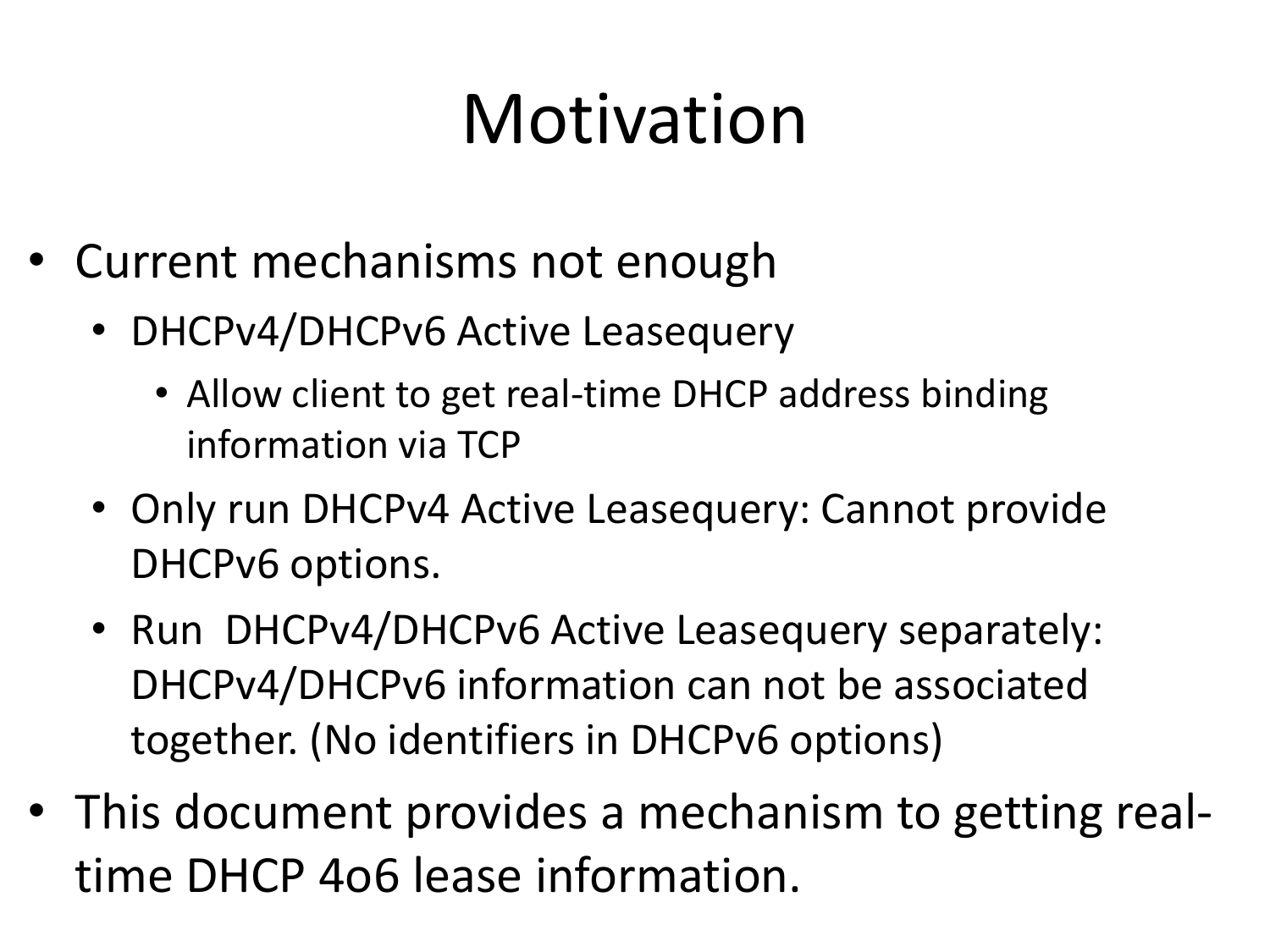# Solution

- Extend DHCPv6 Active Leasequery to allow an entity get combined DHCPv4 over DHCPv6 lease information
- Similar architecture to DHCP 4o6
	- Using OPTION DHCPV4 MSG (RFC7341) as container
	- DHCPv6 Active Leasequery messages contains OPTION\_DHCPV4\_MSG option
	- OPTION DHCPV4 MSG option contains DHCPv4 Active Leasequery message
	- No new messages / options defined

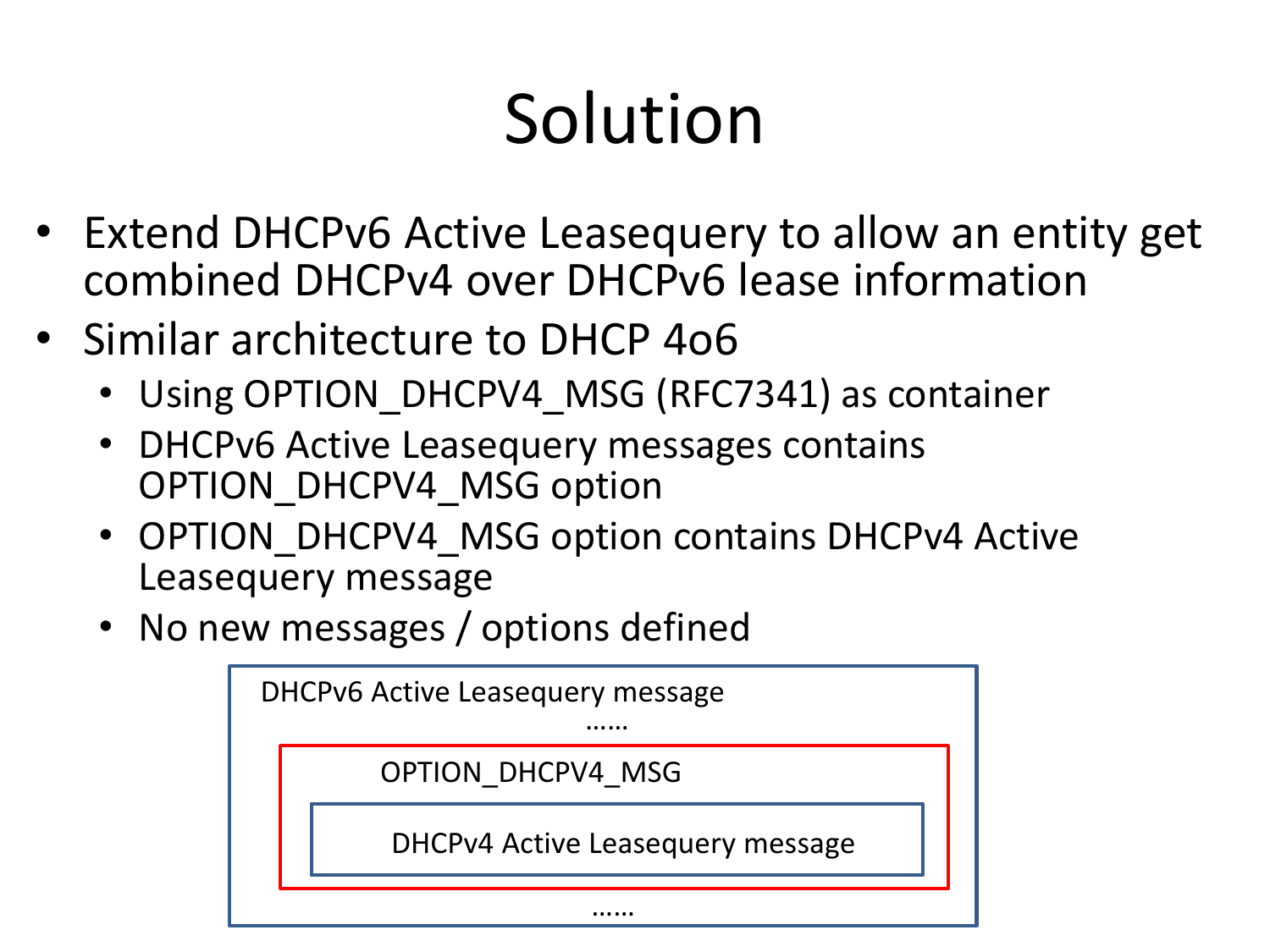## Applicability